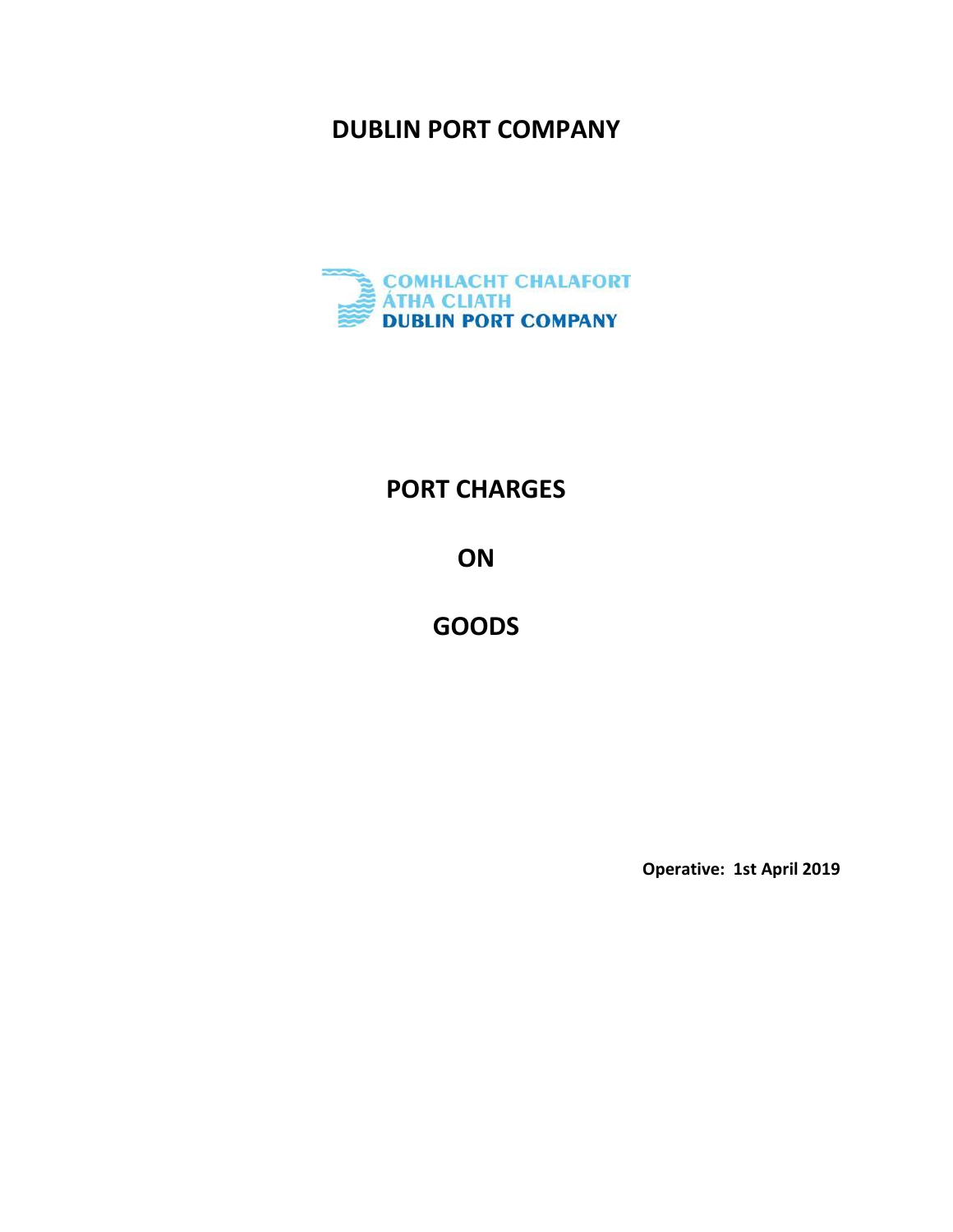### **GOODS RATES**

1. The rates shown apply to all goods shipped, transhipped or unshipped.

### 2. **Re-Exports**

In the case of Goods arriving at the Port of Dublin from any port for export to any other port, and on which Inward Goods Dues have been paid, no Outward Goods Dues will be charged, provided that:-

- (a) A Declaration in such form as the Company may from time to time determine and on the form supplied for the purpose, is given to the Company within seven days from the completion of the discharge of the importing vessel.
- (b) That the Goods are exported in the same form and, if imported in packages, in the same packages as they arrived.
- (c) That the Goods remain the bona fide sole property of the same person throughout.
- (d) That the export takes place within two months of the date of arrival of the importing vessel.

### 3. **Oil and Grain Exports**

Oil and Grain Cargoes exported from the Port of Dublin are exempt from Outward Dues provided the exporter can prove that within a period of six months prior to the said export he imported through the Port of Dublin at least a like quantity of such commodity of the same type and grade and that the commodity which it is proposed to export was imported through the Port of Dublin by him and that since it was imported it has undergone no manufacturing or blending process, is completely unchanged in character and has remained the bona fide sole property of the importer throughout.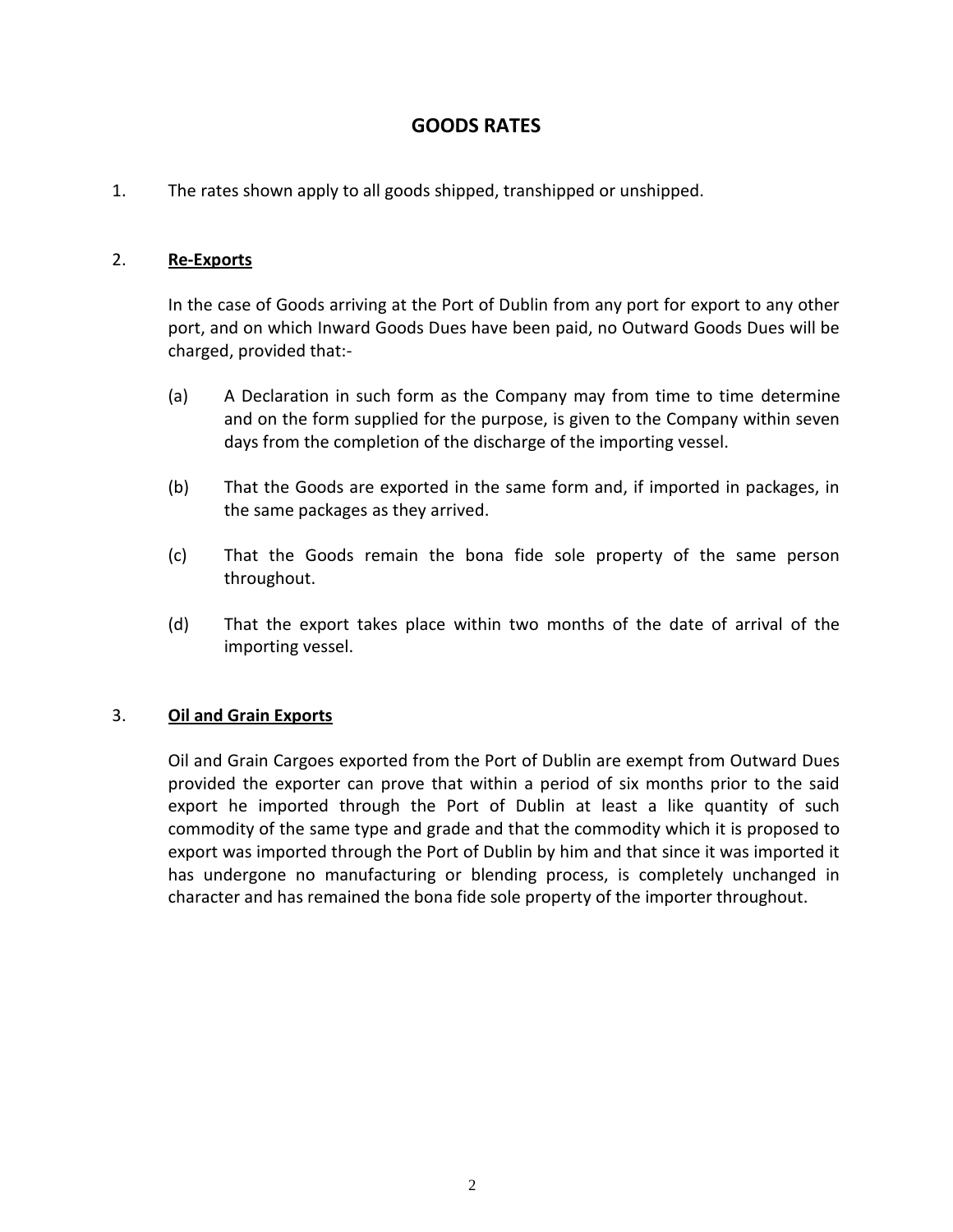### **Schedule of Goods Rates**

# **Based on Standard International Trade Classification**

|    | All rates are per tonne unless otherwise stated                                                                                                                                   |                                               |
|----|-----------------------------------------------------------------------------------------------------------------------------------------------------------------------------------|-----------------------------------------------|
| 04 | Cereals and cereal preparations (maize, wheat)                                                                                                                                    | € 1.60                                        |
| 06 | Molasses and vinasses                                                                                                                                                             | € 1.57                                        |
| 07 | Coffee, tea, cocoa, spices, etc.                                                                                                                                                  | € 2.82                                        |
| 08 | Feeding stuff for animals (excl. unmilled cereals),<br>Soya bean pellets, palm kernals                                                                                            | € 1.60                                        |
| 10 | Passengers                                                                                                                                                                        | € 0.48 each                                   |
|    | Cruise visitor charge:<br>Port-of-call cruise ship visits<br>Turnaround cruise ship visits                                                                                        | €1.50 each<br>€3.50 each                      |
| 11 | <b>Beverages</b><br>Spirits, Wines and Cordials                                                                                                                                   | €3.63                                         |
| 24 | Cork and wood<br>Softwood (1.4 cubic metres = 1 tonne)<br>Hardwood<br>Biomass, Wood pellets                                                                                       | € 1.65<br>€ 2.42<br>€ 1.00                    |
| 25 | Waste paper and pulp                                                                                                                                                              | €1.75                                         |
| 27 | Crude fertilisers and minerals<br>(excl. petroleum and precious stones)<br>Soil/Contaminated Soil<br>Salt<br>Stone aggregate<br>Fly Ash, Bottom Ash (either bulk or bagged forms) | € 1.03<br>€ 1.75<br>€ 1.44<br>€1.23<br>€ 1.75 |
| 28 | Metalliferous ores and metal scrap<br>Metal Scrap                                                                                                                                 | €1.13                                         |

Ores and Concentrates **€** 1.19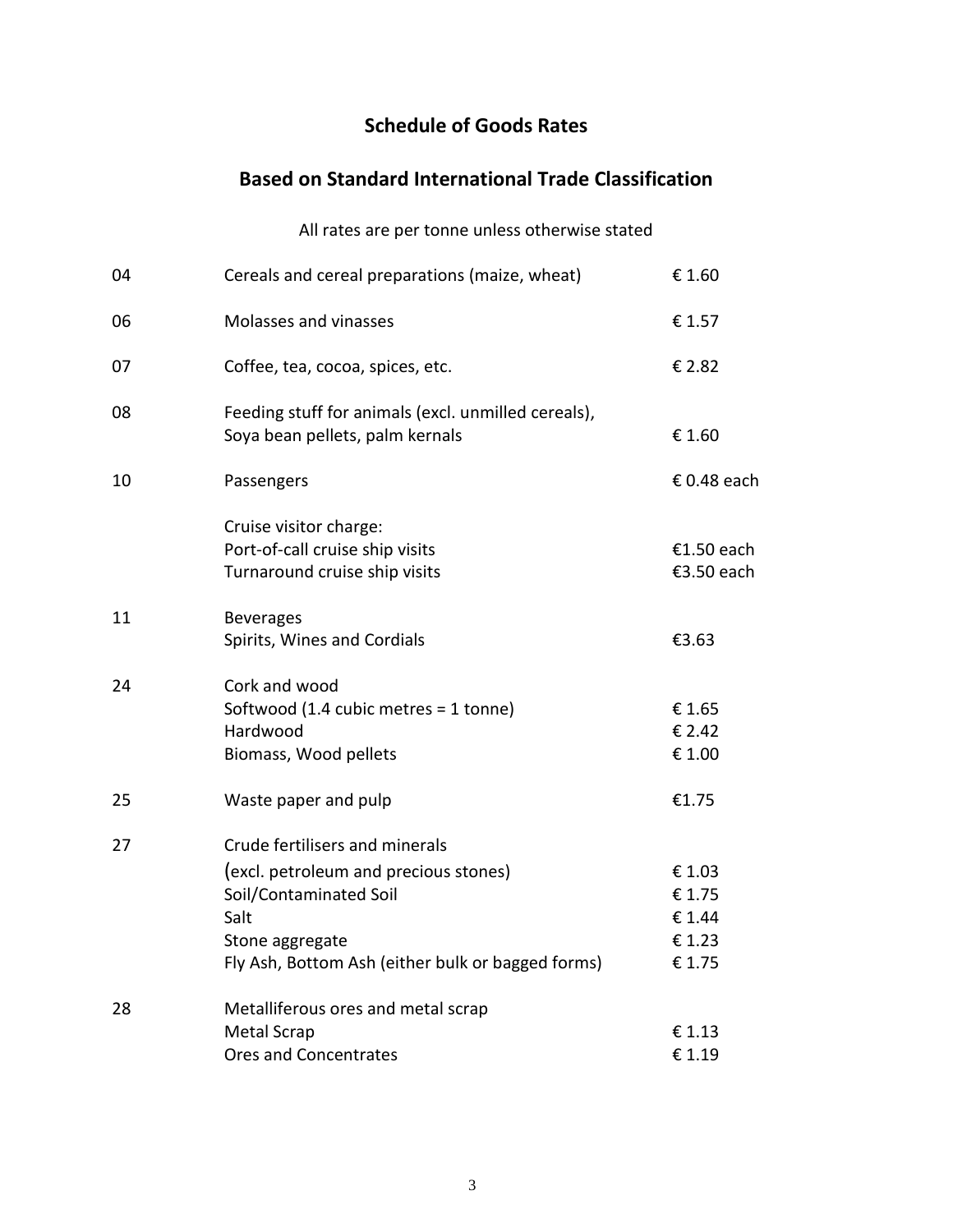| 32 | Coal: Bituminous                                                                               | € 1.47 |
|----|------------------------------------------------------------------------------------------------|--------|
|    | Coal: Smokeless                                                                                | €1.28  |
|    | Peat Moss in Bulk                                                                              | € 1.09 |
| 33 | Petroleum and related products                                                                 |        |
|    | Spirits: White, Motor, Aviation, Naphta                                                        | € 3.21 |
|    | Lubricating oils                                                                               | € 3.21 |
|    | Fuel oils: Gas oil, diesel oil, vapourising oil,<br>kerosene, light fuel oil, medium fuel oil, |        |
|    | Avation turbine fuel, and similar oils                                                         | € 2.52 |
|    | Petroleum bitumen                                                                              | € 1.97 |
|    | Other fuel oils: Heavy fuel oil, residual fuel oil,                                            |        |
|    | creosote, tar oil, etc.                                                                        | € 2.39 |
| 34 | Gas natural and manufactured                                                                   | € 3.30 |
|    | <b>Biofuels</b>                                                                                |        |
| 43 | <b>Biodiesel</b>                                                                               | € 2.42 |
| 51 | <b>Bio Ethanol</b>                                                                             | € 3.06 |
| 52 | <b>Inorganic Chemicals</b>                                                                     | € 2.12 |
|    | Sodium Carbonate                                                                               | € 1.69 |
| 56 | Fertilisers, manufactured                                                                      | € 1.03 |
| 62 | Rubber manufactures n.e.s.                                                                     |        |
|    | Waste tyres for export                                                                         | € 1.54 |
| 63 | Cork and wood manufactures (excl. furniture)                                                   |        |
|    | Veneers                                                                                        | € 3.63 |
|    | Other items                                                                                    | € 2.42 |
| 64 | Paper, paperboard and articles of pulp                                                         |        |
|    | Liner board                                                                                    | € 1.70 |
|    | Others                                                                                         | € 2.42 |
| 66 | Non-metallic mineral manufactures n.e.s.                                                       |        |
|    | Cement and other construction materials                                                        | € 1.60 |
|    | Cullet                                                                                         | € 1.58 |
|    | <b>Cement fines</b>                                                                            | € 0.93 |
|    | Plasterboard                                                                                   | € 1.00 |
|    | Other items                                                                                    | € 3.63 |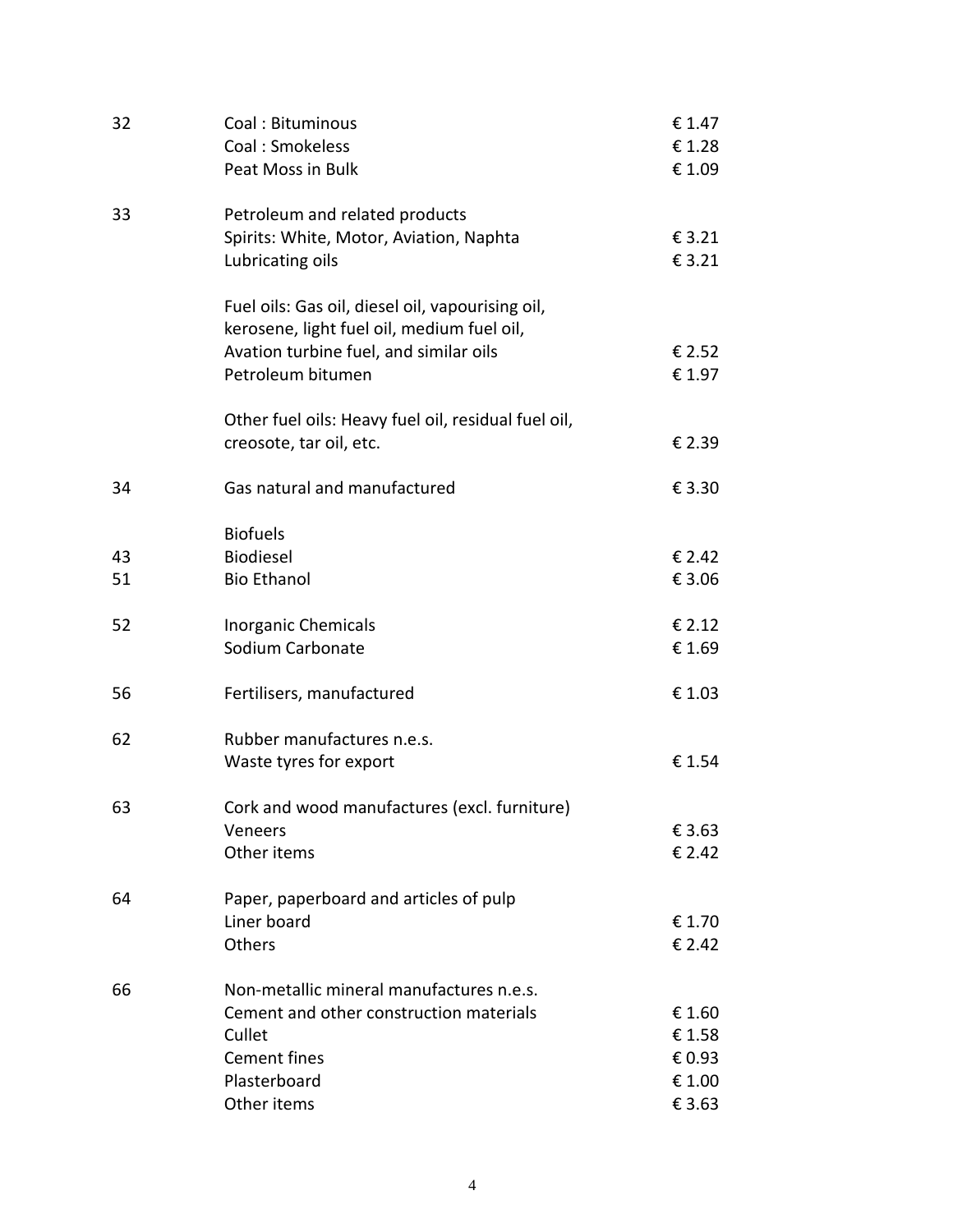| 67 | Iron and steel<br>Tubes and pipes fabricated<br>Other items                                        | € 2.12<br>€ 1.70      |
|----|----------------------------------------------------------------------------------------------------|-----------------------|
| 68 | Non-ferrous metals                                                                                 | € 2.82                |
| 69 | Manufactures of metal                                                                              | €10.25                |
| 71 | Power generating machinery and equipment                                                           | €10.25                |
|    | <b>Wind Turbines</b><br>(Subject to a minimum charge of €3,500)                                    | € 5.13 per tonne      |
| 72 | Machinery, Specialised                                                                             | €10.25                |
| 74 | General industrial machinery and equipment                                                         | €10.25                |
| 77 | Electrical machinery, apparatus and appliances                                                     | €10.25                |
| 78 | Road vehicles (excluding those specified in 98, 99)<br>Passenger motor cars<br>Other road vehicles | €13.25 each<br>€ 5.13 |
| 79 | Other transport equipment                                                                          | € 2.70                |
| 89 | Misc. manufactured articles                                                                        | €4.47                 |

# **The minimum charge for cargo on Break Bulk vessels is €5,000.**

|    | <b>Tourist Traffic</b> |              |
|----|------------------------|--------------|
| 98 | Motor cars             | € 2.14 each  |
|    | Motor cycles           | € 2.14 each  |
|    | <b>Trailers</b>        | € 2.14 each  |
|    | Caravans               | € 4.34 each  |
|    | Dormobiles/Mini buses  | € 4.34 each  |
|    | Coaches and buses      | € 10.08 each |
|    |                        |              |